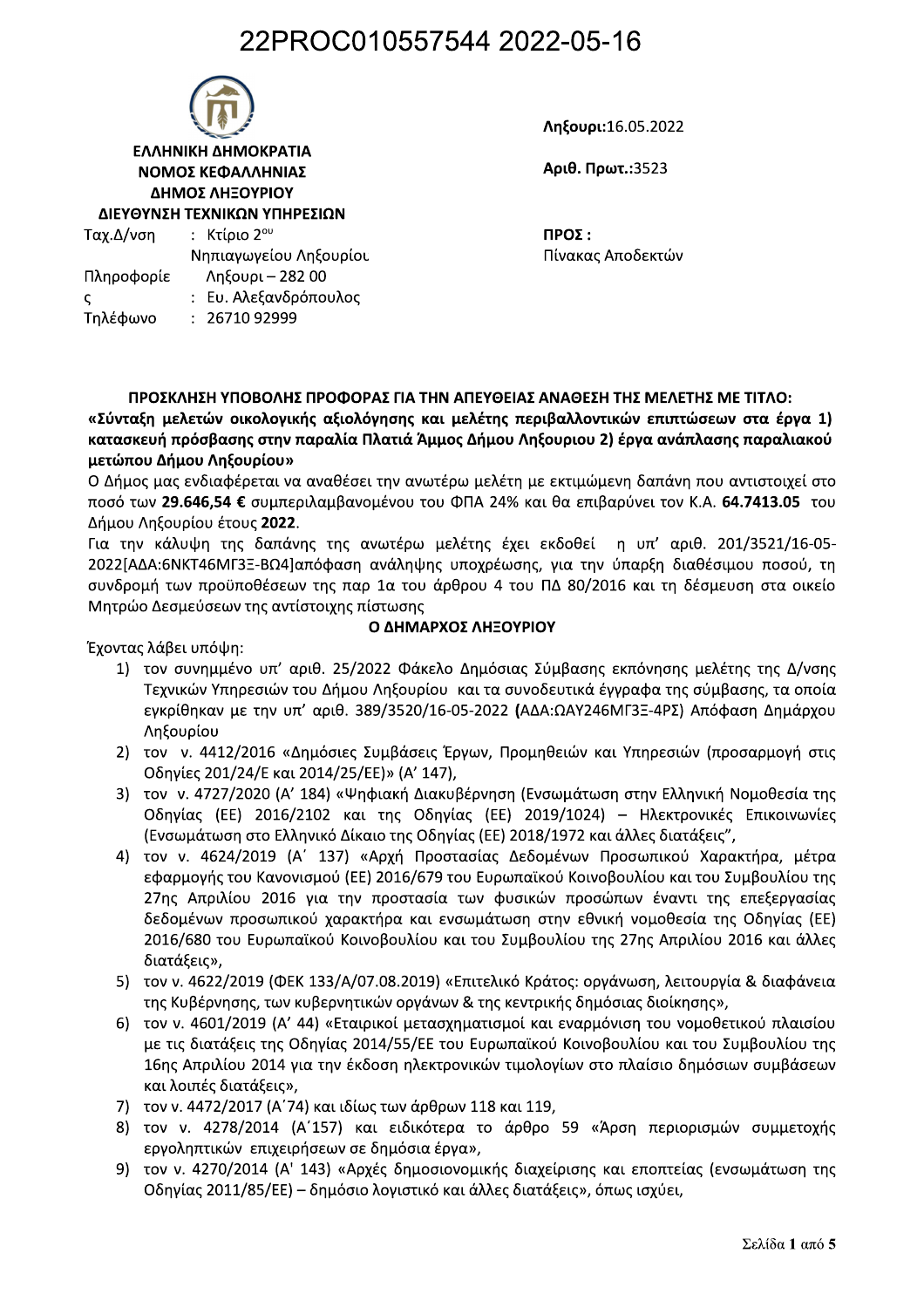# 10) τον ν. 4013/2011 (Α' 204) «Σύσταση ενιαίας Ανεξάρτητης Αρχής Δημοσίων Συμβάσεων και

- Κεντρικού Ηλεκτρονικού Μητρώου Δημοσίων Συμβάσεων...»,
- 11) των παραγράφων 4 και 5 του άρθρου 20, των άρθρων 80-110, της παραγράφου 1α του άρθρου 176 ν. 3669/2008 (Α' 116) «Κύρωση της Κωδικοποίησης της νομοθεσίας κατασκευής δημοσίων έργων» (ΚΔΕ), όπως μεταβατικά ισχύουν,
- 12) τον ν. 2859/2000 "Κύρωση Κώδικα Φόρου Προστιθέμενης Αξίας (Φ.Π.Α.)" (Α' 248),
- 13) τον ν. 2690/1999 (Α' 45) "Κύρωση του Κώδικα Διοικητικής Διαδικασίας και άλλες διατάξεις",
- 14) τον ν. 2121/1993 (Α' 25) "Πνευματική Ιδιοκτησία, Συγγενικά Δικαιώματα και Πολιτιστικά Θέματα",
- 15) το π.δ. 71/2019 (Α'112) «Μητρώα συντελεστών παραγωγής δημοσίων και ιδιωτικών έργων, μελετών, τεχνικών και λοιπών συναφών επιστημονικών υπηρεσιών (ΜΗ.ΤΕ.),
- 16) το π.δ. 80/2016 "Ανάληψη υποχρεώσεων από τους διατάκτες" (Α' 145),
- 17) τυ π.δ. 28/2015 (Α' 34) "Κωδικοποίηση διατάξεων για την πρόσβαση σε δημόσια έγγραφα και στοιχεία",
- 18) την υπ' αριθμ. 14900/4-2-2021 Κοινής Απόφασης των Υπουργών Ανάπτυξης και Επενδύσεων και Περιβάλλοντος και Ενέργειας (Β' 466/8-2-2021) «Έγκριση σχεδίου Δράσης για τις Πράσινες Δημόσιες Συμβάσεις» (κατά περίπτωση),
- 19) την υπ' αριθμ. Κ.Υ.Α. οικ. 60967 ΕΞ 2020 (Β' 2425/18.06.2020) «Ηλεκτρονική Τιμολόγηση στο πλαίσιο των Δημόσιων Συμβάσεων δυνάμει του ν. 4601/2019» (Α'44),
- 20) την υπ' αριθμ. Κ.Υ.Α. οικ. 60970 ΕΞ 2020 (Β' 2425/18.06.2020) «Καθορισμός Εθνικού Μορφότυπου ηλεκτρονικού τιμολογίου στο πλαίσιο των Δημοσίων Συμβάσεων,
- 21) την με αριθ. ΔΝΣ/61034/ΦΝ 466/29-12-2017 Απόφασης του Υπουργού Υποδομών και Μεταφορών «Κατάρτιση, τήρηση και λειτουργία του Μητρώου μελών επιτροπών διαδικασιών σύναψης δημοσίων συμβάσεων έργων, μελετών και παροχής τεχνικών και λοιπών συναφών επιστημονικών υπηρεσιών (Μη.Μ.Ε.Δ.) της παρ. 8 (η) του άρθρου 221 του ν. 4412/2016» (Β 4841), όπως τροποποιήθηκε με την όμοια απόφαση ΥΑ ΔΝΣ/οικ.21137/ΦΝ 466/2-5-2018 (Β 1511),
- 22) της Κοινής Διαπιστωτικής Πράξης των Υπουργών Υποδομών και Μεταφορών και Ψηφιακής Διακυβέρνησης με α.π. Δ11/Οικ.627/18-5-2020 θέμα Μετεγκατάσταση του υποσυστήματος ΕΣΗΔΗΣ Δημόσια Έργα στη Γενική Γραμματεία Υποδομών (ΑΔΑ ΩΝΛ5465ΧΘΞ-ΨΕ4),
- 23) της με αρ. 166278 Κοινής Υπουργικής Απόφασης (Β' 2813) «Ρυθμίσεις τεχνικών ζητημάτων που αφορούν στην ανάθεση των Δημοσίων Συμβάσεων έργων, μελετών, και παροχής τεχνικών και λοιπών συναφών επιστημονικών υπηρεσιών με χρήση των επιμέρους εργαλείων και διαδικασιών του Εθνικού Συστήματος Ηλεκτρονικών Δημοσίων Συμβάσεων (Ε.Σ.Η.ΔΗ.Σ.) (εφεξής ΚΥΑ ΕΣΗΔΗΣ-Δημόσια Έργα»,
- 24) την με αρ. 57654/2017 Υπουργικής Απόφασης (Β' 1781) «Ρύθμιση ειδικότερων θεμάτων λειτουργίας και διαχείρισης του Κεντρικού Ηλεκτρονικού Μητρώου Δημοσίων Συμβάσεων (ΚΗΜΔΗΣ) του Υπουργείου Οικονομίας και Ανάπτυξης»,
- 25) την με αριθμ. Δ.22/ 4193/2019 Απόφασης του Υπουργού Υποδομών και Μεταφορών (Β' 4607) Έγκριση εβδομήντα (70) Ελληνικών Τεχνικών Προδιαγραφών (ΕΤΕΠ), με υποχρεωτική εφαρμογή σε όλα τα Δημόσια Έργα και Μελέτες,
- 26) την με αριθμ. ΔΝΣγ/οικ.38107/ΦΝ 466/2017 Απόφασης του Υπουργού Υποδομών και Μεταφορών (Β΄ 1956) «Καθορισμός «Ομάδων εργασιών» ανά κατηγορία έργων για τις δημόσιες συμβάσεις έργων του ν. 4412/2016»,
- 27) την με αριθμ. ΔΝΣγ/οικ.35577/ΦΝ 466/2017 Απόφασης του Υπουργού Υποδομών και Μεταφορών (Β' 1746) «Κανονισμός Περιγραφικών Τιμολογίων Εργασιών για δημόσιες συμβάσεις έργων»,
- 28) την με αριθμ με αριθ. Δ15/οικ/24298/28.07.2005 (Β' 1105) Απόφασης με θέμα «Έκδοση Ενημερότητας Πτυχίου και Βεβαιώσεων ανεκτέλεστου υπολοίπου συμβάσεων δημοσίων έργων, υποβολή Εκθέσεων δραστηριότητας ανωνύμων εταιρειών και Πιστοποιητικών εκτέλεσης έργων»,
- 29) οι σε εκτέλεση των ανωτέρω διατάξεων εκδοθείσες κανονιστικές πράξεις, καθώς και λοιπές διατάξεις που αναφέρονται ρητά ή απορρέουν από τα οριζόμενα στα συμβατικά τεύχη της παρούσας καθώς και το σύνολο των διατάξεων του ασφαλιστικού, εργατικού, περιβαλλοντικού και φορολογικού δικαίου και γενικότερα κάθε διάταξη (Νόμος, Π.Δ., Υ.Α.) και ερμηνευτική εγκύκλιος που διέπει την ανάθεση και εκτέλεση του έργου της παρούσας σύμβασης, έστω και αν δεν αναφέρονται ρητά,
- 30) τις διατάξεις του Ν. 4555/2018 (ΦΕΚ 133/Α/19.07.2018) «Μεταρρύθμιση του θεσμικού πλαισίου της Τοπικής Αυτοδιοίκησης – Εμβάθυνση της Δημοκρατίας – Ενίσχυση της Συμμετοχής – Βελτίωση της οικονομικής και αναπτυξιακής λειτουργίας των Ο.Τ.Α. (Πρόγραμμα ΚΛΕΙΣΘΕΝΗΣ Ι) [...] και άλλες διατάξεις»,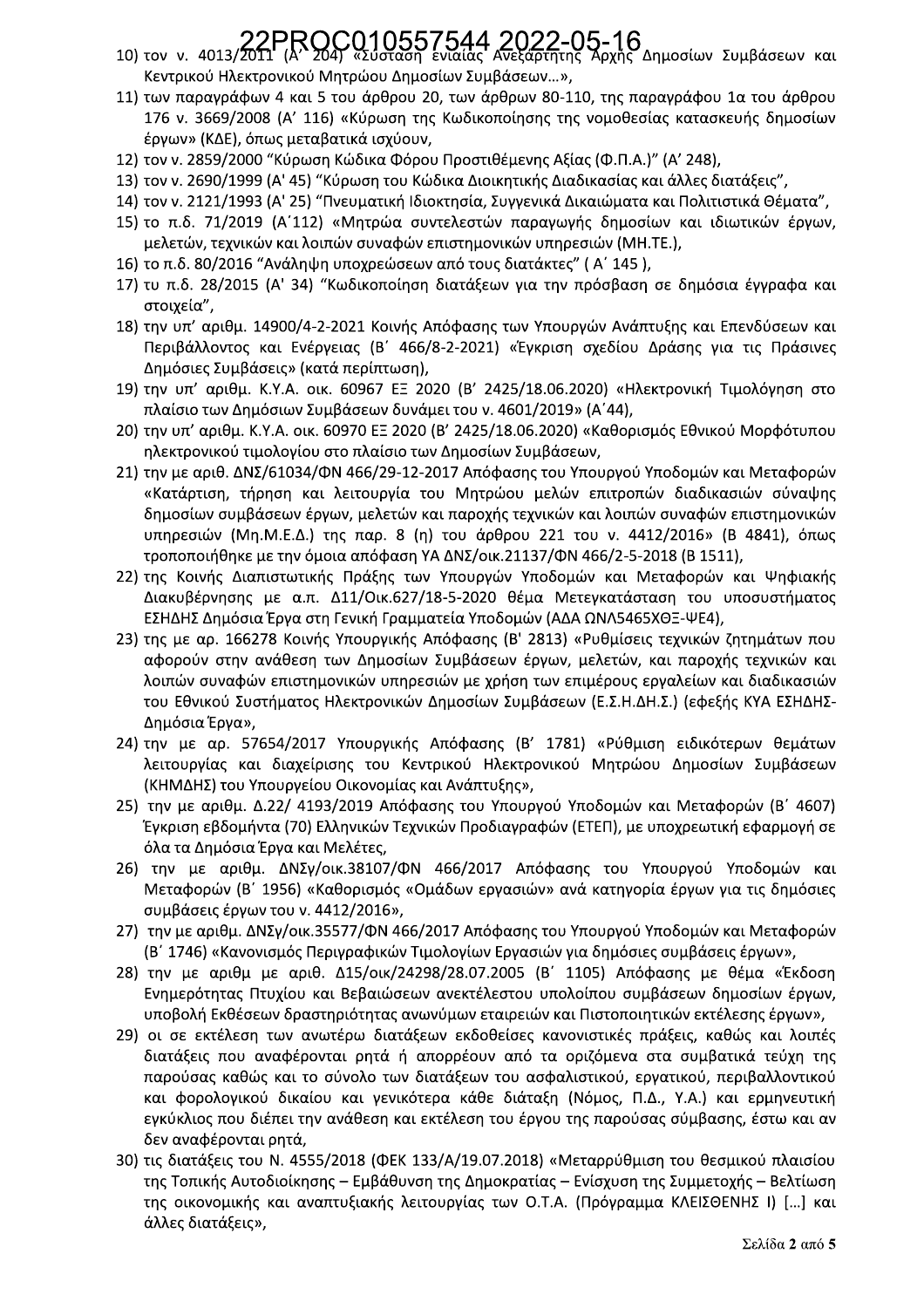# 22PROC010557544 2022-05-16<br>72 του Ν.3852/2010 «Αρμοδιότητες οικονομικής επιτροπής δήμων», όπως

- 31) το άρθρο τροποποιήθηκε από την Παρ.1 Άρθρο 40 ΝΟΜΟΣ 4735/2020 με ισχύ την 12/10/2020,
- 32) τις διατάξεις του άρθρου 58 "Αρμοδιότητες του δημάρχου" του Ν. 3852/2010 «Νέα Αρχιτεκτονική της Αυτοδιοίκησης και της Αποκεντρωμένης Διοίκησης-Πρόγραμμα Καλλικράτης» (ΦΕΚ 87/Α/7.06.2010), όπως τροποποιήθηκε και ισχύει,
- 33) τις διατάξεις του ν. 4782/2021 «Εκσυγχρονισμός, απλοποίηση και αναμόρφωση του ρυθμιστικού πλαισίου των δημοσίων συμβάσεων, ειδικότερες ρυθμίσεις προμηθειών στους τομείς της άμυνας και της ασφάλειας και άλλες διατάξεις για την ανάπτυξη, τις υποδομές και την υγεία
- 34) Την ΑΑΥ 201/2021 [ΑΔΑ: 6ΝΚΤ46ΜΓ3Ξ-ΒΩ4] με την οποία εγκρίθηκε η διάθεση πίστωσης ποσού 29.646,54 ευρώ
- 35) Την υπ'αρίθ. 188/21 14-12-2021 Απόφαση (ΑΔΑ: ΩΥ0646ΜΓ3Ξ-ΒΓΖ) Δ.Σ. περί: "Έγκρισης Προϋπολογισμού Οικονομικού Έτους 2022 του Δήμου Ληξουρίου όπου έχει εγγραφεί πίστωση Κ.Α. 64.7413.05 συνολικού ποσού 30.000,00 ευρώ.
- 36) Την αριθ. 14/2022 (ΑΔΑ: 9ΜΤΖΑ4ΜΓ3Ξ-Λ30) Απόφαση Δημοτικού Συμβουλίου Δήμου Ληξουρίου που αφορά «Έγκριση 1ης τροποποίησης τεχνικού προγράμματος έργων Δήμου Ληξουριου έτους 2022 (απ. 1/2022 απόφαση Εκτελεστικής Επιτροπής)» και την υπ'αριθ. 34/2022 (ΑΔΑ: 6ΦΩ846ΜΓ3Ξ-ΚΝΩ) Απόφαση Δημοτικού Συμβουλίου Δήμου Ληξουρίου που αφορά «Έγκριση 2ης τροποποίησης τεχνικού προγράμματος έργων Δήμου Ληξουριου έτους 2022 (απ. 2/2022 απόφαση Εκτελεστικής Επιτροπής)» όπου έχει εγγραφεί η μελέτη με τίτλο «Σύνταξη μελετών οικολογικής αξιολόγησης και μελέτης περιβαλλοντικών επιπτώσεων στα έργα 1) κατασκευή πρόσβασης στην παραλία Πλατιά Άμμος Δήμου Ληξουριου 2) έργα ανάπλασης παραλιακού μετώπου Δήμου Ληξουρίου» ΚΑΕ 64.7413.05 συνολικού ποσού 30.000,00 ευρώ από πιστώσεις του προγράμματος 2017ΣΕ05500010 Πρόγραμμα «ΦΙΛΟΔΗΜΟΣ ΙΙ» με τίτλο: «Ειδική Επιχορήγηση των δήμων οι οποίοι έχουν συσταθεί δυνάμει του άρθρου 154 του N. 4600/2019».
- 37) Τις εξασφαλισμένες πιστώσεις του προϋπολογισμού τρέχοντος οικονομικού έτους του Δήμου στο K.A. 64.7413.05
- 3517/16-05-2022 βεβαίωση του Προϊσταμένου της Δ/νσης Οικονομικών 38) Την αριθ. πρωτ. Υπηρεσιών ότι η ανωτέρω ανάθεση σύμφωνα με το άρθρο 118 του ν.4412/16 όπως έχει αντικατασταθεί και ισχύει δεν υπερβαίνει το ποσοστό δέκα τοις εκατό (10%) των πιστώσεων της αναθέτουσας αρχής κατ' έτος, για ανάθεση συμβάσεων έργων, μελετών και παροχής τεχνικών και λοιπών επιστημονικών υπηρεσιών, αντίστοιχα.
- 39) Την αριθ. πρωτ. 3518/16-05-2022 βεβαίωση του Προϊσταμένου της Δ/νσης Τεχνικών Υπηρεσιών ότι η ανωτέρω ανάθεση λόγω ειδικού μελετητικού αντικειμένου δεν δύναται να εκπονηθεί από την υπηρεσία και

μπορεί να ανατεθεί σύμφωνα με το άρθρο 118 του ν.4412/16 όπως έχει αντικατασταθεί και ισχύει.

- 40) το πρωτογενές αίτημα (άρθρο 38 παρ.1 του Ν.4412/2016, Απόφαση Υπ. Οικονομίας & Ανάπτυξης 57654/22.05.2017) που καταχωρήθηκε στο Κεντρικό Ηλεκτρονικό Μητρώο Δημοσίων Συμβάσεων, για την εκτέλεση του εν λόγω έργου, το οποίο έλαβε αριθμό Διαδικτυακής Ανάρτησης Μητρώου (ΑΔΑΜ) «22REQ010555582/2022-05-16»,
- 41) 2. το εγκεκριμένο αίτημα (που καταχωρήθηκε στο Κεντρικό Ηλεκτρονικό Μητρώο Δημοσίων Συμβάσεων (άρθρο 38 παρ.1 του Ν.4412/2016, Απόφαση Υπ. Οικονομίας & Ανάπτυξης 57654/22.05.2017), για την εκτέλεση του εν λόγω έργου, το οποίο έλαβε αριθμό Διαδικτυακής Ανάρτησης Μητρώου (ΑΔΑΜ) «22REQ010555657/2022-05-16»,

### ΚΑΤΟΠΙΝ ΤΩΝ ΑΝΩΤΕΡΩ

Παρακαλούμε να μας αποστείλετε σχετική προσφορά για την ανωτέρω μελέτη η οποία θα πρέπει να έχει κατατεθεί και να έχει λάβει πρωτόκολλο του Δήμου Ληξουρίου έως τη Τρίτη 24 Μαϊου 2022 και ώρα 15:00 π.μ.

Οι προσφορές υπογράφονται για λογαριασμό του οικονομικού φορέα:

α) από τον ίδιο τον μελετητή (σε περίπτωση φυσικού προσώπου),

β) το νόμιμο εκπρόσωπο του νομικού προσώπου (σε περίπτωση νομικού προσώπου) και

γ) σε περίπτωση ένωσης οικονομικών φορέων που υποβάλλει κοινή προσφορά, είτε από όλους τους οικονομικούς φορείς που αποτελούν την ένωση, είτε από εκπρόσωπό τους, νομίμως εξουσιοδοτημένο. Στην προσφορά, προσδιορίζεται η έκταση και το είδος της συμμετοχής του κάθε μέλους της ένωσης,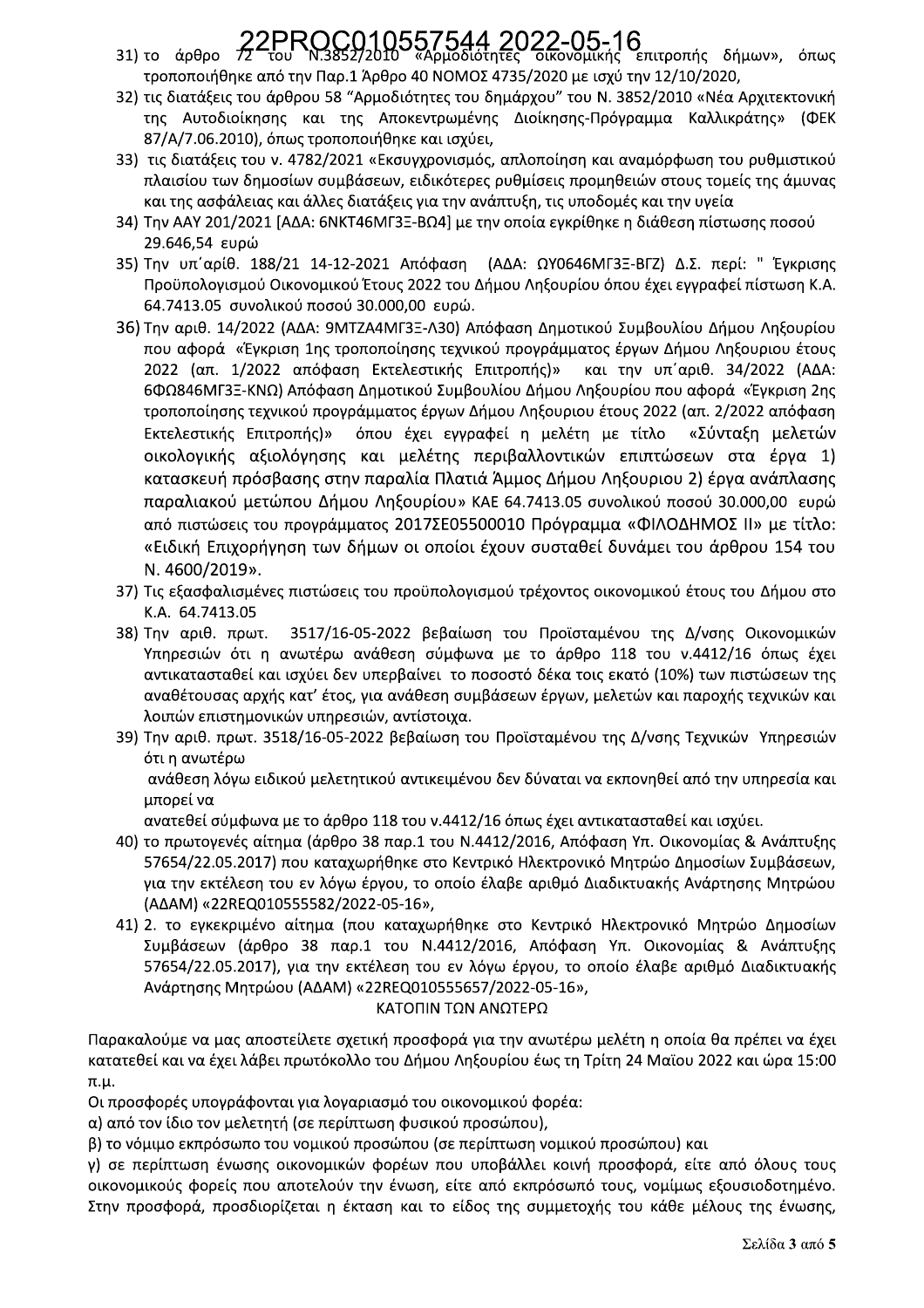συμπεριλαμβανομένης της κατανομής αμοιβής μετάξυ τους, καθώς και ο εκπρόσωπος/ συντονιστής αυτής.

Προς απόδειξη της μη συνδρομής των λόγων αποκλεισμού από διαδικασίες σύναψης δημοσίων συμβάσεων των παρ.1 και 2 του άρθρου 73 και του άρθρου 74 του Ν.4412/2016, παρακαλούμε, μαζί με την προσφορά σας, να μας αποστείλετε τα παρακάτω δικαιολογητικά:

- 1. Απόσπασμα ποινικού μητρώου (που να έχει εκδοθεί έως τρεις (3) μήνες πριν από την υποβολή του). Η υποχρέωση αφορά:
	- a. Στις περιπτώσεις εταιρειών περιορισμένης ευθύνης (Ε.Π.Ε.), προσωπικών εταιρειών (O.E. Ε.Ε.) και Ιδιωτικών Κεφαλαιουχικών Εταιρειών (Ι.Κ.Ε), τους διαχειριστές.
	- b. Στις περιπτώσεις ανωνύμων εταιρειών (A.E.) τον Διευθύνοντα Σύμβουλο, τα μέλη του Διοικητικού Συμβουλίου, καθώς και τα πρόσωπα στα οποία με απόφαση του Διοικητικού Συμβουλίου έχει ανατεθεί το σύνολο της διαχείρισης και εκπροσώπησης της εταιρείας.
	- ς. Στις περιπτώσεις των συνεταιρισμών, τα μέλη του Διοικητικού Συμβουλίου, ή
	- d. στις υπόλοιπες περιπτώσεις νομικών προσώπων, τον, κατά περίπτωση, νόμιμο εκπρόσωπο
- 2. Πιστοποιητικό φορολογικής ενημερότητας, που εκδίδεται από την Ανεξάρτητη Αρχή Δημοσίων Εσόδων (Α.Α.Δ.Ε.), που να είναι εν ισχύ κατά το χρόνο υποβολής του, άλλως, στην περίπτωση που δεν αναφέρεται σε αυτό χρόνος ισχύος, που να έχει εκδοθεί έως τρεις (3) μήνες πριν από την υποβολή του, για τον οικονομικό φορέα και για τις κοινοπραξίες στις οποίες συμμετέχει για τα δημόσια έργα που είναι σε εξέλιξη.
- $3.$ Πιστοποιητικό ασφαλιστικής ενημερότητας που εκδίδεται από τον e-ΕΦΚΑ (άρθρο 80 παρ.2 του Ν.4412/2016) που να είναι εν ισχύ κατά το χρόνο υποβολής του, άλλως, στην περίπτωση που δεν αναφέρεται σε αυτό χρόνος ισχύος, που να έχει εκδοθεί έως τρεις (3) μήνες πριν από την υποβολή του. Η ασφαλιστική ενημερότητα καλύπτει τις ασφαλιστικές υποχρεώσεις του προσφέροντος οικονομικού φορέα α) ως φυσικό ή νομικό πρόσωπο για το προσωπικό τους με σχέση εξαρτημένης εργασίας, β) για έργα που εκτελεί μόνος του ή σε κοινοπραξία καθώς και γ) για τα στελέχη-μηχανικούς του που στελεχώνουν το πτυχίο της μελετητικής επιχείρησης και που έχουν υποχρέωση ασφάλισης στον eEΦΚΑ (τομέας πρώην ΕΤΑΑ -ΤΜΕΔΕ). Οι εγκατεστημένοι στην Ελλάδα οικονομικοί φορείς υποβάλλουν αποδεικτικό ασφαλιστικής ενημερότητας (κύριας και επικουρικής ασφάλισης) για το προσωπικό τους με σχέση εξαρτημένης εργασίας.
- 4. Ενιαίο Πιστοποιητικό Δικαστικής Φερεγγυότητας, με το οποίο βεβαιώνεται ότι δεν τελούν υπό πτώχευση, πτωχευτικό συμβιβασμό, αναγκαστική διαχείριση, δεν έχουν υπαχθεί σε διαδικασία εξυγίανσης καθώς και ότι το νομικό πρόσωπο δεν έχει τεθεί υπό εκκαθάριση με δικαστική απόφαση. Το εν λόγω πιστοποιητικό εκδίδεται από το αρμόδιο πρωτοδικείο της έδρας του οικονομικού φορέα.
- 5. Πιστοποιητικό του Επιμελητηρίου ή οποιοδήποτε άλλο νομιμοποιητικό έγγραφο, με το οποίο θα πιστοποιείται η εγγραφή του σ' αυτό και το ειδικό του επάγγελμα.
- 6. Μελετητικό Πτυχίο κατηγορίας 27 Α' τάξης και άνω σε ισχύ.
- 7. Εκτύπωση, από ΑΑΔΕ, καρτέλα στοιχείων μητρώου επιχείρησης, περί ενεργής κατάστασης της δραστηριότητας της επιχείρησης.
- Υπεύθυνη Δήλωση ότι ο ίδιος δεν έχει συνάψει σύμβαση του άρθρου 118, όπως τροποποιήθηκε 8. με το άρθρο 50 του Ν. 4782/2021 με τον Δήμο Ληξουρίου, για διάστημα δώδεκα (12) μηνών πριν την προσφορά ή της λήψης της απόφασης
- Υπεύθυνη Δήλωση περί μη επιβολής εις βάρος του οικονομικού φορέα της κύρωσης του 9. οριζόντιου αποκλεισμού, σύμφωνα με τις διατάξεις της κείμενης νομοθεσίας (άρθρο 74 παρ.4 Ν.4412/2016, όπως τροποποιήθηκε από το άρθρο 23 του Ν.4782/2021).

Οι υπεύθυνες δηλώσεις γίνονται αποδεκτές εφόσον έχουν συνταχθεί μετά την κοινοποίηση της πρόσκλησης προσφοράς (άρθρο 80 παρ. 12 του Ν.4412/2016, όπως προστέθηκε με την παρ. 7αδ του άρθρου 43 του Ν.4605/2019)

Στην περίπτωση ένωσης οικονομικών φορέων τα ως άνω δικαιολογητικά αφορούν όλους τους οικονομικούς φορείς που αποτελούν την ένωση.

Σημειώνεται ότι δεν λαμβάνονται υπόψη προσφορές οικονομικών φορέων που δεν προσκλήθηκαν να υποβάλουν προσφορά. (άρθρο 120 παρ.3α του Ν.4412/2016, όπως τροποποιήθηκε με το άρθρο 53 του N.4782/2021)

Η παρούσα πρόσκληση θα δημοσιευτεί στο Κεντρικό Ηλεκτρονικό Μητρώο Δημοσίων Συμβάσεων ΚΗΔΜΗΣ στην ιστοσελίδα του Δήμου Ληξουρίου (www.dimos-lixouriou.gr) και στην ιστοσελίδα του Τεχνικού Επιμελητηρίου Ελλάδας (www.tee.gr).

### Στοιχεία Αναθέτουσας Αρχής